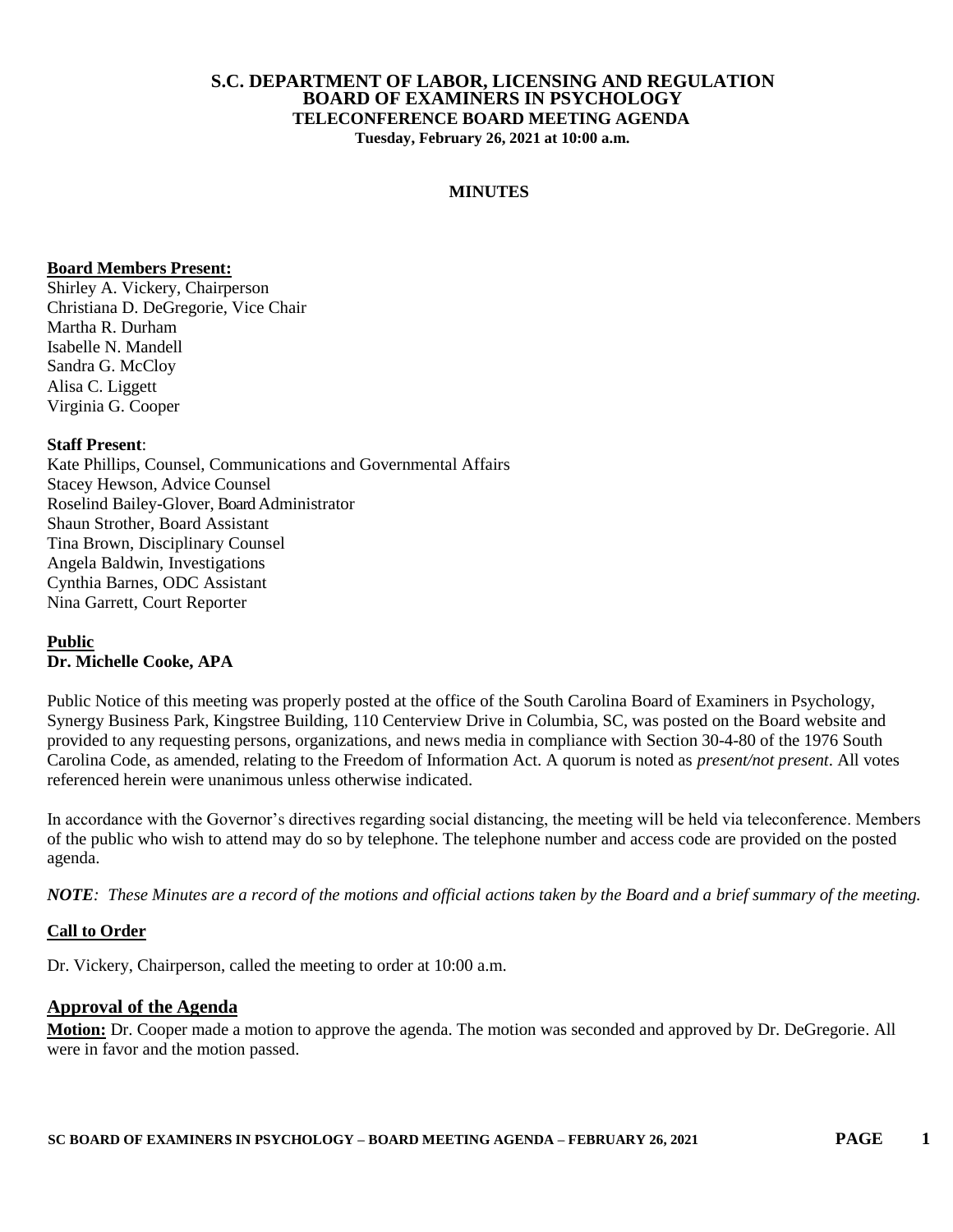### **Approval/Disapproval of Absent Members – None**

#### **Approval of the June 26, 2020 Meeting Minutes**

**Motion:** Dr. Cooper made a motion to approve the meeting minutes. The motion was seconded by Dr. McCloy. All were in favor and the motion passed.

### **Approval of the Amended September 25, 2020 Meeting Minutes**

Dr. Vickery has two corrections on page 2. **Motion:** Dr. DeGregorie made a motion to approve the amended meeting minutes. The motion was seconded by Dr. Mandell. All were in favor and the motion passed.

# **Chair's Remarks**

Dr. Vickery welcomed Stacey Hewson, the new Advice Counsel to the Board and publically thanked Wick Stuart for his many years of providing advice to the Board.

### **Legislative Update: PSYPACT– H.3833: Katie Phillips – Communications and Governmental Affairs**

Ms. Phillips addressed the Board to let them know that on February 9, 2021 House Bill H.3833 was filed that would have SC enter PSYPACT. Ms. Phillips provided the highlights to the board and stated the language is being drafted to address the fiscal impact PSYPACT would have on the Board. Ms. Phillips will let the board know when there's an update from the General Assembly.

Dr. Michelle Cooke, President of the SCPA clarified some questions regarding the Bill and their efforts to push PSYPACT forward along with the ASPPB and the APA. Ms. Hewson clarified that PSYPACT would be an addition to the Practice Act and allow another way for psychologists from other states a different way to practice in South Carolina or allow SC practitioners to practice in other jurisdictions who are members of the Compact. Ms. Phillips stated that the majority of the language related to the Compact is added in a new article at the end.

# **Administrative Reports**

**Office of Investigations and Enforcement Reports (OIE/IRC)** -Angela Baldwin, Office of Investigations

Ms. Angela Baldwin presented the IRC report and provided the board with an overview of all cases from 2020. The report was presented so board members could see the cases that were closed after being presented to the board.

**Motion:** Dr. Mandell made a motion to approve the report. The motion was seconded by Dr. Liggett. All were in favor and the motion passed.

# **Office of Disciplinary Counsel Report (ODC)** - Tina Brown, Disciplinary Counsel

Ms. Tina Brown presented the ODC report and stated there were two cases pending with ODC and would be decided upon by the Board. One case closure for a case the board heard last year. The ODC report is for information only and does not require a vote. There are two outstanding cases the board will hear at a later date.

# **Administrators Remarks -** Roselind Bailey-Glover

**Financial Report** – was presented as information only and no vote was required. Board members were reminded that if they had questions about the report to email those questions to the board Administrator for an inquiry with the finance department.

**Ethics Commission** – Ms. Glover reminded the board members that March 30, 2021 was the deadline date for filing with the Ethics Commissions Office. Copies of last year's individual reports were emailed to board members.

**2021 Renewals** – Ms. Glover let the board know that preparation is underway for the 2021 licensure renewals for November, 2021. Research and statistics information will be added to the renewal for state workforce statistics gathering. Revisions to the renewal documents start on 5/1/2021 so that renewals can open on 8/1/2021. CE Broker will present information at the next board meeting.

**SC BOARD OF EXAMINERS IN PSYCHOLOGY – BOARD MEETING AGENDA – FEBRUARY 26, 2021 PAGE 2**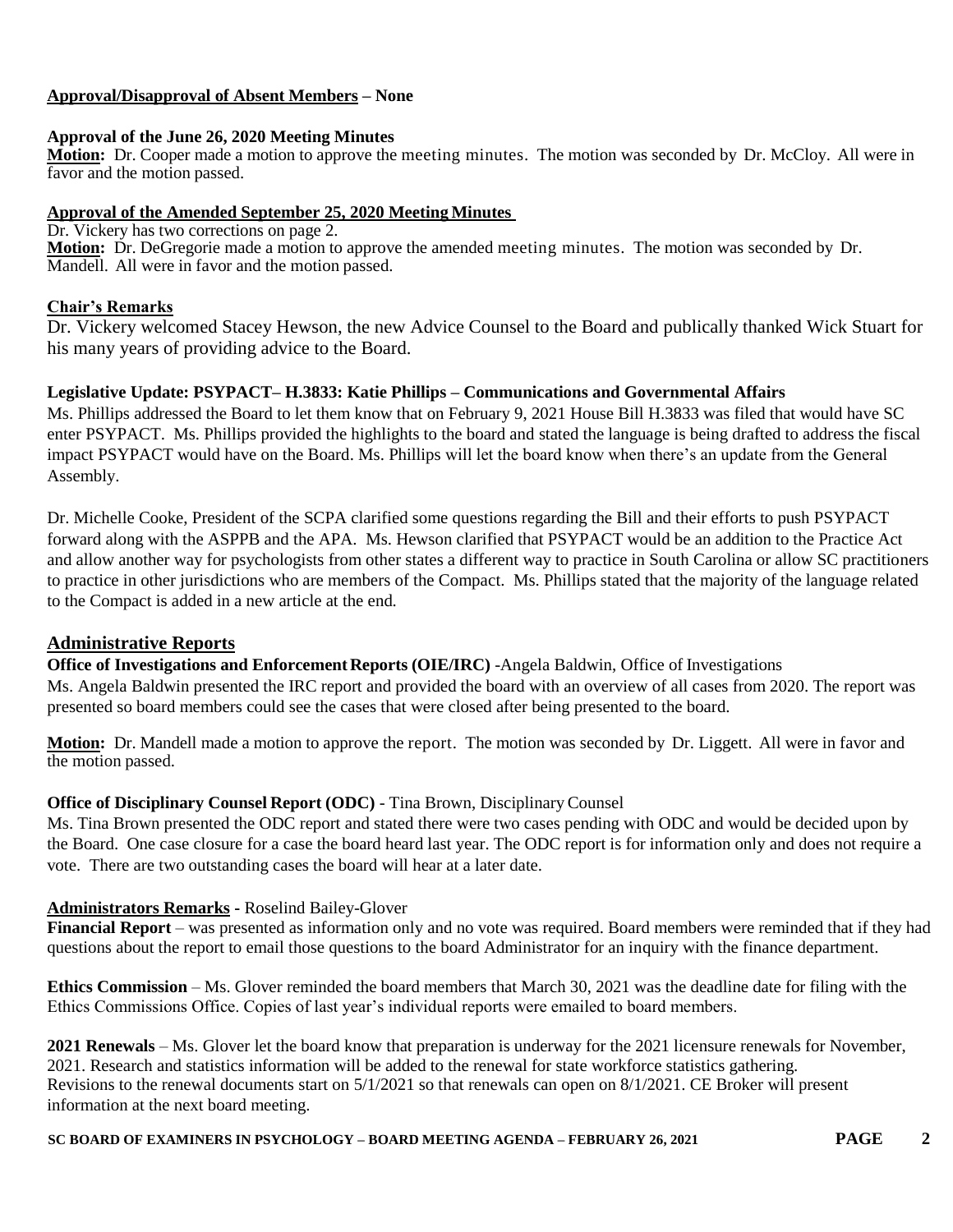**CE Broker – CEU Repository** – A discussion ensued regarding where or not CE Broker services were necessary for this boards licensees. Board members heard complaints from social workers from log-in issues to having to pay for the service when they should have selected the free basic account. Ms. Hewson pointed out that the board may want to audit just to make sure their licensees are being compliant with their continuing education, but it's up to the board to decide if you want to audit. Dr. Vickery was concerned that a CE audit was not done in the past years so was wondering why now. Ms. Glover let the board know that senior management would be asked to attend the next board meeting and will also ask CE Broker to present at the next meeting so board members are better informed.

# **Application Hearings: None**

# **Disciplinary Hearing: Case #2018-17-will be presented at the April 23, 2021 meeting.**

#### **New Business**

Ms. Glover provided the 2021 New Mileage Rate to the board members as information only.

### **2020-2021 Travel**

**Travel/Teleconference Meetings – Discussion and Vote**

**South Carolina Psychological Association (SCPA) 2021 Virtual Annual Conference, Friday, March 12 – Saturday, March 13, 2021 (13 CE Hours Available).** Board members were reminded that if the board agreed to attendees at a conference, board members attending would submit their request to attend for the registration fees to be covered by the board, although there is still a moratorium on travel, the virtual registration can be covered.

**Motion:** Dr. Mandel made a motion to approve the virtual conference attendees as: Dr. Durham and Dr, Mandel. The motion was seconded by Dr. Liggett. All were in favor and the motion passed.

### **Association of State and Provincial Psychology Boards (ASPPB) 36th Midyear Meeting, April 9-10, 2021.**

Dr. Vickery let board members know she was invited to present at this meeting as a panel member to basically talk about how COVID has changed board operations and things that would move forward into future board operations. So her registration would be at no cost to the board.

# **BOARD BREAK: 11:15 A.M. – 11:25 A.M**.

Discussion continued about the upcoming virtual ASPPB Annual meeting.

Dr. Vickery mentioned that she was invited to participate in a 20-30 minute PODCAST with Collins & Lacy, a defense firm, to talk about ethical issues that have come up in practice and things that the Board has seen, just giving pointers about staying in a legal and ethical practice. Dr. Mandell suggested that possibly adding that the role of the board is to protect the public against unethical licensees might be helpful information to add to the discussion.

# **Discussion Topics**

# **National Register of Health Services Psychologists – 2021 Spring Continuing Education Provider Out of State Psychologists Practicing in SC.**

Ms. Glover stated that the NRHSP was invited to attend the meeting, but no one was present to represent the organization. The board members wanted more information so the invitation to appear before the board at the April 23, 2021 meeting will again be extended.

# **Out of state Psychologist Practicing in SC without a License**

Dr. Cooper shared her experience with two applicants she conducted oral examinations on that she realized the applicant had lived in SC for a few months and one of them kept seeing all of her clients in the other states where they were actively licensed. Dr. Cooper conferred with Advice Counsel and the Administrator and learned from Advice Counsel that since the applicants were not licensed in SC yet, we don't have jurisdiction over the applicant and it was best to quickly license the applicant as soon as possible. The applicants were not seeing SC clients.

### **SC BOARD OF EXAMINERS IN PSYCHOLOGY – BOARD MEETING AGENDA – FEBRUARY 26, 2021 PAGE 3**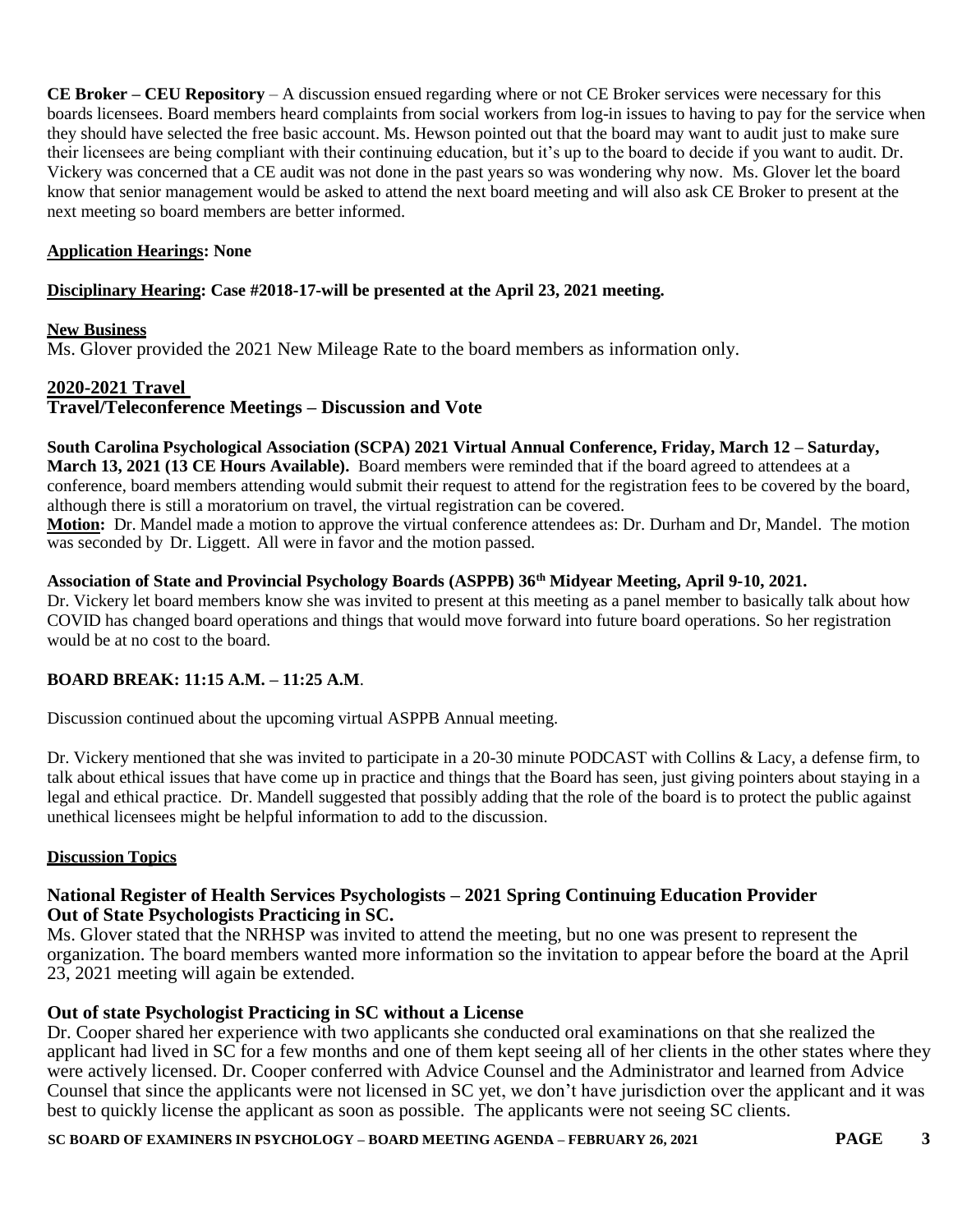One of the applicants read the APA information regarding telehealth and practicing during COVID and the way she interpreted it was that it was permissible as long as she was licensed where the client resided.

Further discussion ensued. Dr. Vickery let board members know that Advice Counsel said the board does have some consequence for those practicing without a license in this state and that's with a cease and desist order. But, by the time you serve it you may as well simply license the applicant to get that person appropriately credentialed.

Ms. Hewson clarified to the board that there were no penalties for unlicensed practice in the Psychology Board's Practice Act. A brief discussion was had about PSYPACT and its connection to which state has jurisdiction over unlicensed practice. Ms. Hewson clarified that the home state has jurisdiction and that the licensee is bound by the receiving states scope of practice. So the home state would still have authority to discipline the licensee, but they would be looking at the scope of practice from the receiving state where the patient is located.

The board's plan for the April 23, 2021 meeting is to bring to the board the following documents for further review:

- 1. APA Regulations Guidelines for Tele-practice, which is on the website
- 2. The previously formed subcommittee will formulate FAQs to address out of state licensees, living in SC and practicing on their out of state license. Committee will check the minutes from 2018 and 2019 to see what action the board took at that time.
- 3. Board members will consider the CARES Act language regarding COVID 19 and current practices

Dr. Cooper announced to the board that the end of her board member term is over on March 21, 2021. Dr. DeGregorie also stated that this is her last board meeting as well, as she is about to deliver a new baby and will not be returning to board service. The board members and Chair thanked both board members for their dedicated service to the state and that they will be missed.

# **BOARD BREAK: 15 MINUTE BREAK, RETURN AT 1:10 P.M.**

# **ASPPB Forms Review**: **Discussion and Vote**

- Introduction Letter to the COVID-19 Modification Forms
- Internship Form
- Practicum Form
- Graduate Education Form
- Post-Doctoral Experience Form

Regarding the above list of forms, Dr. Vickery stated the ASPPB was trying to help boards deal with the uncertainties of the pandemic and the changes in practice and training that occurred as a result of the pandemic. The forms are not meant to replace any application documents, but may be submitted with the applications. No vote was taken.

**Review List of New Licensees** – The board discussed the review of the list of new licensees and where they are located and how many were licensed between board meetings. Since there are fewer psychologists in SC board members need to know other psychologists for referral purposes as SC is an underserved state. The Administrator will pull together a different report showing the state where licensees reported as their home address to show out of state licensees.

Board Member Update on Association of State and Provincial Psychology Boards (ASPPB) 2020 Virtual Annual Meeting, October 14-18, 2020. Dr. Vickery stated that no one attended this meeting.

**Board Member Update on South Carolina Psychological Association (SCPA) 2020 Virtual Annual Conference, October 23-24, 2020 –** Dr. Vickery did a short presentation earlier so there was no further discussion.